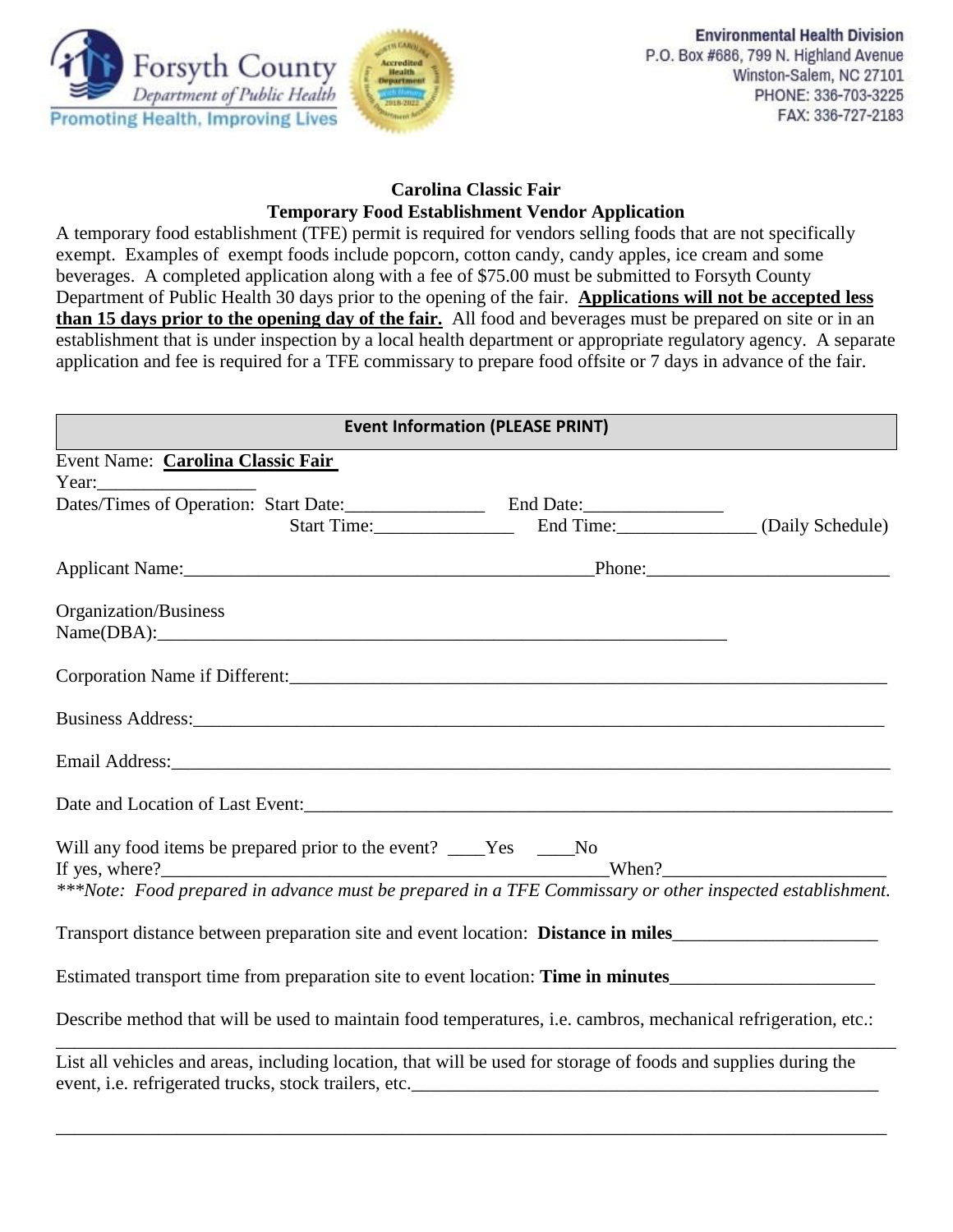

\_

Ice source:(ice maker, purchased, etc)

List equipment and numbers to be used for :

- 1. Cold Holding:
- 2. Hot Holding:
- 3. Cooking:\_\_\_\_\_\_\_\_\_\_\_\_\_\_\_\_\_\_\_\_\_\_\_\_\_\_\_\_\_\_\_\_\_\_\_\_\_\_\_\_\_\_\_\_\_\_\_\_\_\_\_\_\_\_\_\_\_\_\_\_\_\_\_\_\_\_\_\_\_\_\_\_\_\_\_\_
- 4. Reheating:

Indicate all utilities that the TFE will be connected to: \_\_\_\_\_Electricity \_\_\_\_\_Gas \_\_\_\_Sewer \_\_\_\_Water *\*\*Note: Connections to public water and sewer are required at the Carolina Classic Fair. No holding tanks.*

All food preparation must occur in an area that is clean and protected by an overhead covering. Cooking and serving equipment must be positioned to limit exposure to the public. All open displays of food must be protected through the use of sneeze guards, shields or other barriers.

## **MENU Information (Please Print)**

*Note: Menu items are subject to approval and may be restricted*

List all food items that will be served and include how potentially hazardous foods will be maintained at <41°F or >135°F. Menu changes require minimum 48 hours notice. It is strongly recommended to only use prewashed produce. Please use one row for each food item or beverage. Attach additional sheets if necessary.

| Food/Menu  | Source   | Thawing | Cut/Wash, | Cooking         | Cold/Hot   | Reheating |
|------------|----------|---------|-----------|-----------------|------------|-----------|
| Item       |          |         | Assembly  | Method/Location | Holding    |           |
| Example:   | Frozen   | None    | None      | Grilled         | Crock pot  | None      |
| Hamburgers | patties, |         |           |                 | with broth |           |
|            | Sam's    |         |           |                 |            |           |
|            |          |         |           |                 |            |           |
|            |          |         |           |                 |            |           |
|            |          |         |           |                 |            |           |
|            |          |         |           |                 |            |           |
|            |          |         |           |                 |            |           |
|            |          |         |           |                 |            |           |
|            |          |         |           |                 |            |           |
|            |          |         |           |                 |            |           |
|            |          |         |           |                 |            |           |
|            |          |         |           |                 |            |           |
|            |          |         |           |                 |            |           |
|            |          |         |           |                 |            |           |
|            |          |         |           |                 |            |           |
|            |          |         |           |                 |            |           |
|            |          |         |           |                 |            |           |
|            |          |         |           |                 |            |           |
|            |          |         |           |                 |            |           |
|            |          |         |           |                 |            |           |
|            |          |         |           |                 |            |           |
|            |          |         |           |                 |            |           |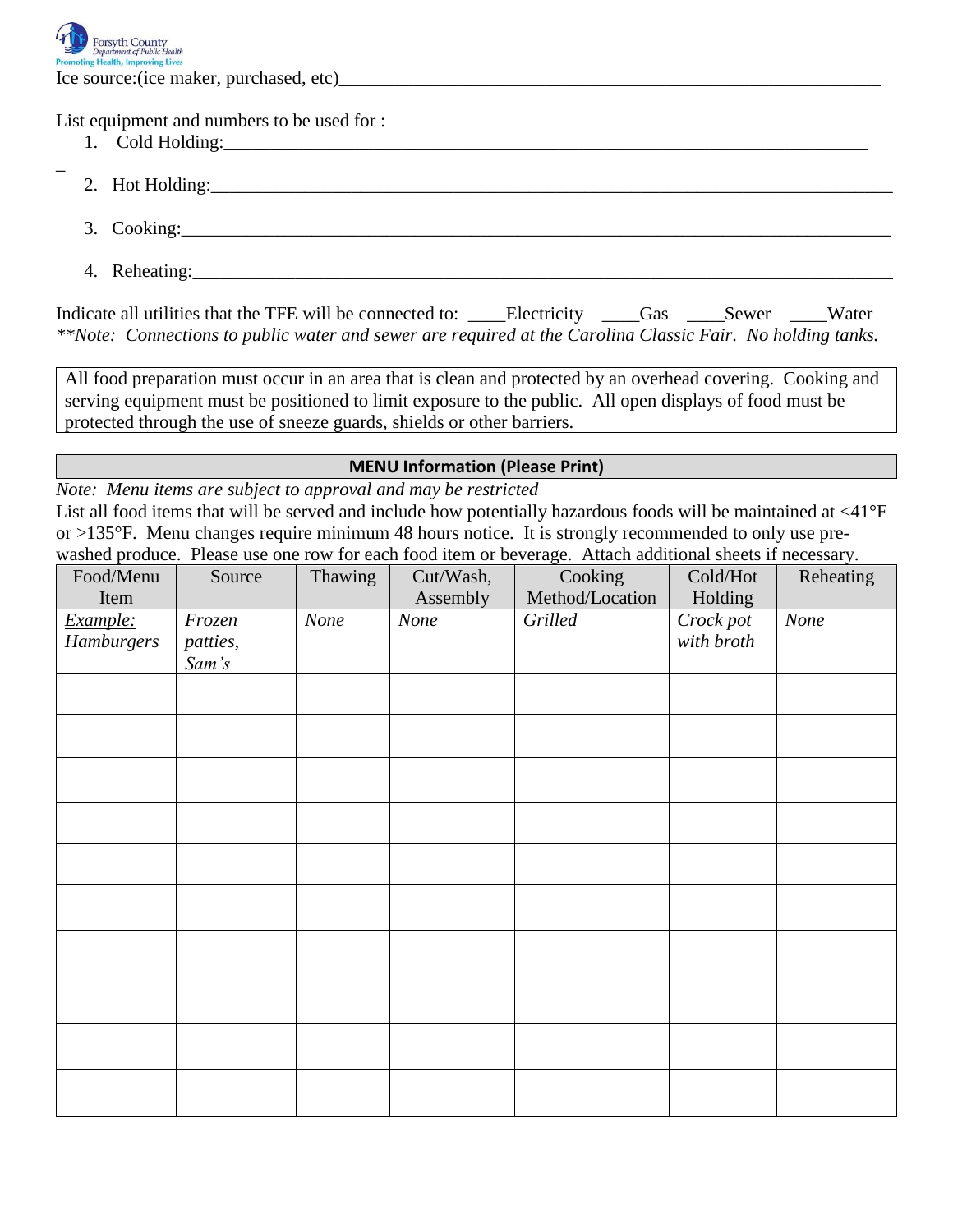

## Food Service Space Layout

Use the following example layout to draw the proposed layout of the TFE on the back of this page. You must indicate ALL equipment that will be included in the TFE including refrigerators and hot holding equipment. For cooking equipment, indicate heat source as gas, electric, wood or charcoal.





Choose the type of structure for the TFE: \_\_\_\_Building \_\_\_\_Trailer \_\_\_\_Tent \_\_\_Other Provide drawing on back or separate sheet of paper.